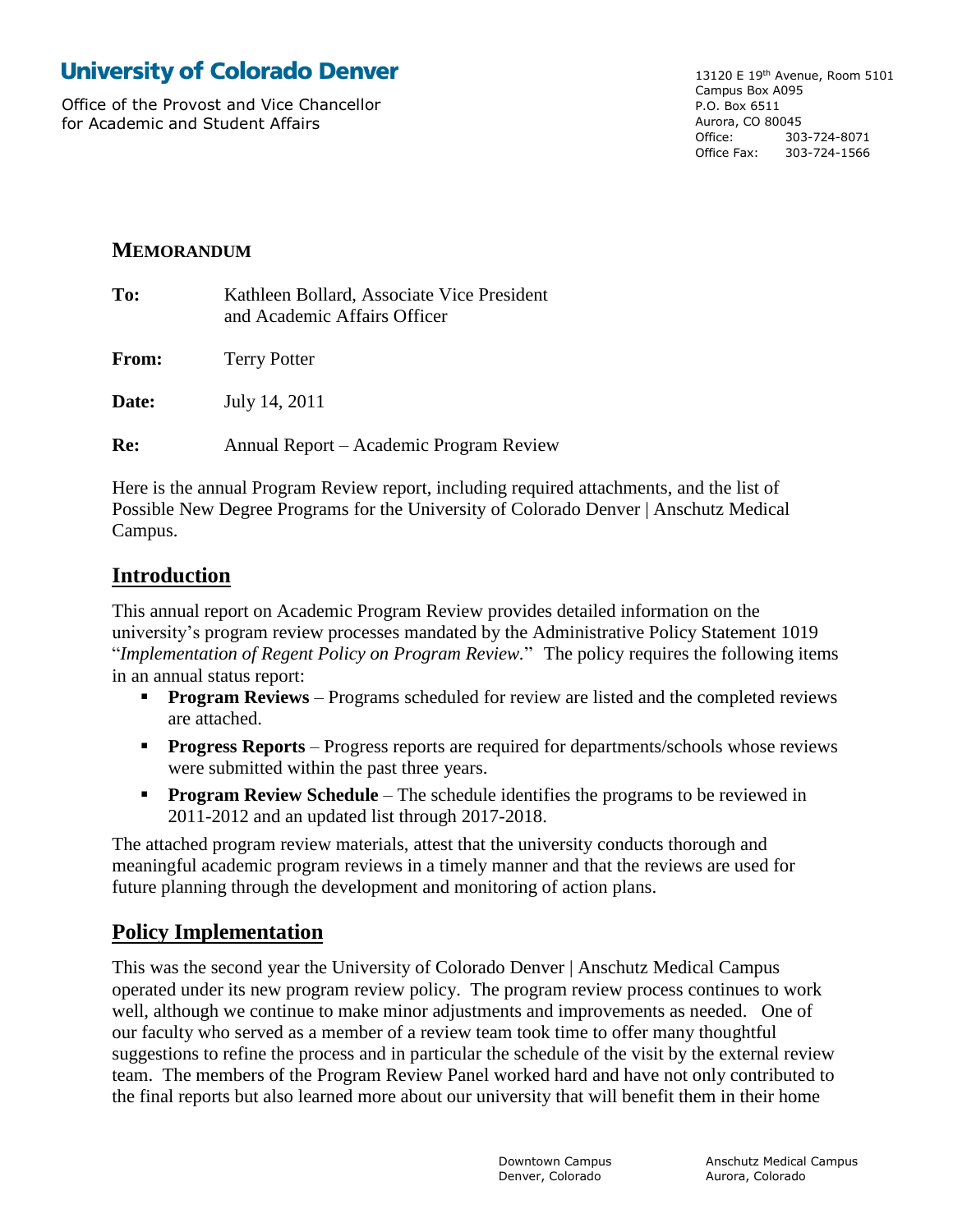departments as well as facilitate communication and collaboration across the university. We remain committed to the program review process which seeks to strengthen the university's educational, research and service activities.

### **Program Review Reports Due 2010-2011**

*School of Medicine*

Anesthesiology – attached Dermatology – attached Immunology – attached Radiation Oncology – attached

*College of Nursing* – attached

This targeted review focused on the evaluation and revision of the curriculum of the PhD and BS programs as well as the centers assoicatied with the College of Nursing. The review complements the recent accreditation review of the CON BS, MS, and DNP programs by the Commission on Collegtiate Nursing Education and the Colorado State Board of Nursing.

*School of Public Affairs –* attached

*Vice Chancellor for Academic Affairs* Auraria Library – attached

*Vice Chancellor for Health Affairs* Center for Women's Health Research – attached

### **Progress Reports 2011**

Departments and units that are reviewed formulate action plans and are required to submit progress reports for the next three years following the review. Copies of the progress reports for the following are attached.

College of Architecture and Planning School of Pharmacy *College of Liberal Arts and Sciences* **Chemistry** Communication English Geography / Environmental Sciences **History** Humanities/Social Sciences (Master's Degrees) Integrated Sciences, Master of Integrative Biology Mathematical & Statistical Sciences, including Center for Mathematical and Computational Biology, and Center for Computational Mathematics Modern Languages Philosophy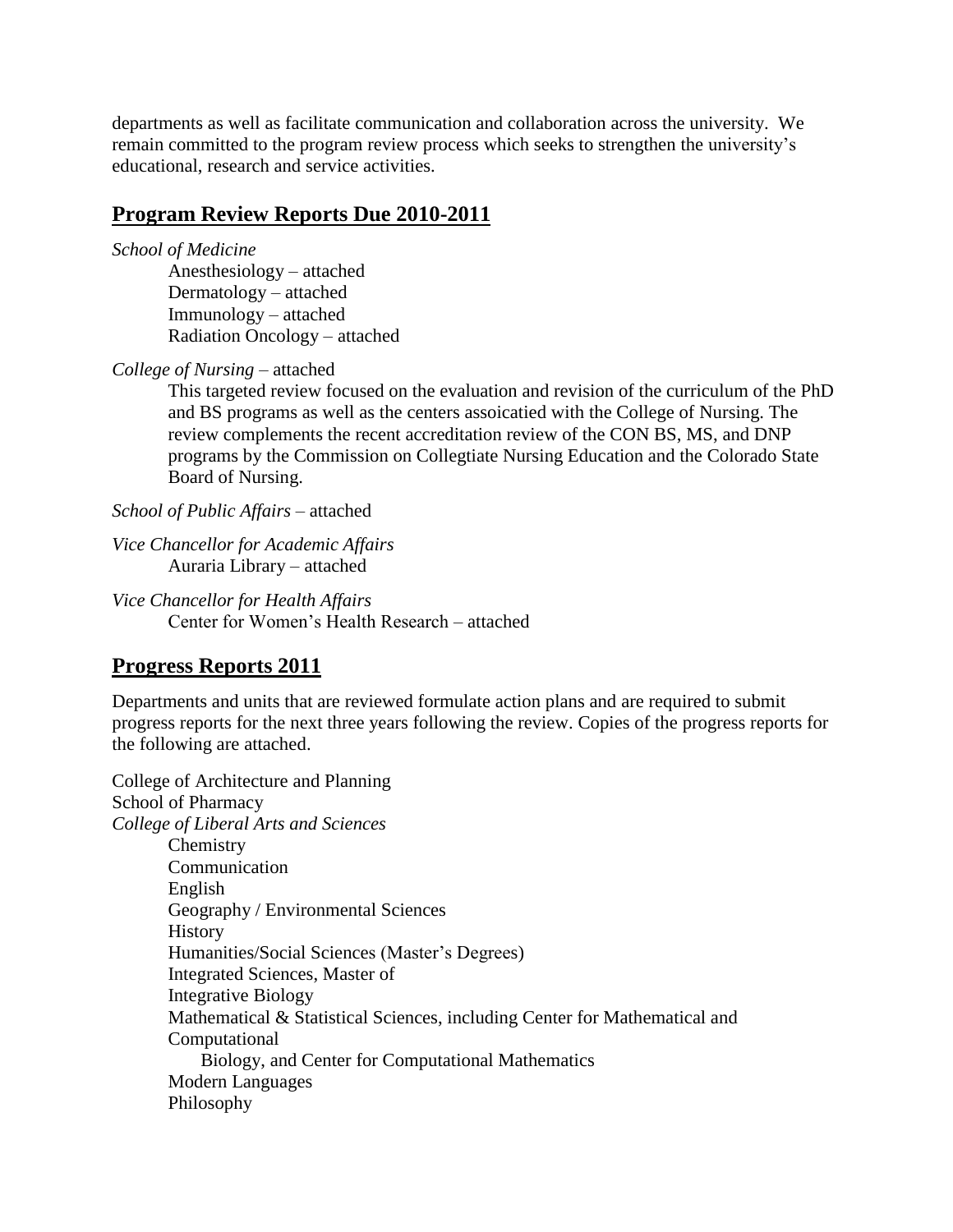Physics Political Science Psychology *School of Medicine* Microbiology Neurosurgery Ophthalmology Pathology Physical Medicine & Rehabilitation Psychiatry Radiology Center on Aging Center for Bioethics and Humanities Colorado AHEC System

## **Program Review Schedule for 2011-2012**

The Schedule of Program Reviews includes a complete listing of upcoming reviews for all programs, including those being reviewed in 2011-2012. Most of the university's centers, institutes and graduate programs are reviewed as part of the review of their "home" unit or as a formal grant renewal review, however some of these programs undergo independent review. In 2009 we added interdisciplinary graduate programs and a number of centers that span traditional departmental or organizational lines to the program review schedule. By adding independent reviews for those programs that span across organizations, we have a more thorough assessment of all of the university's academic endeavors.

Programs scheduled for review in 2011-2012 are:

- o School of Dental Medicine
- o Institute for International Business
- o Cell and Developmental Biology (School of Medicine)
- o Neurology (School of Medicine)
- o Obstetrics & Gynecology (School of Medicine)
- o Genetic Counseling MS (Graduate School)
- o Human Medical Genetics PhD (Graduate School)

#### Attachments:

- 1. List of Anticipated New Programs or possible discontinuances
- 2. Schedule of Academic Program Reviews
- 3. Academic Program Review Reports Completed in 2010-2011
	- a. Anesthesiology
	- b. Dermatology
	- c. Immunology
	- d. Radiation Oncology
	- e. Auraria Library
	- f. College of Nursing
	- g. School of Public Affairs
	- h. Center for Women's Health Research
- 4. Academic Program Review Progress Reports
	- a. College of Architecture & Planning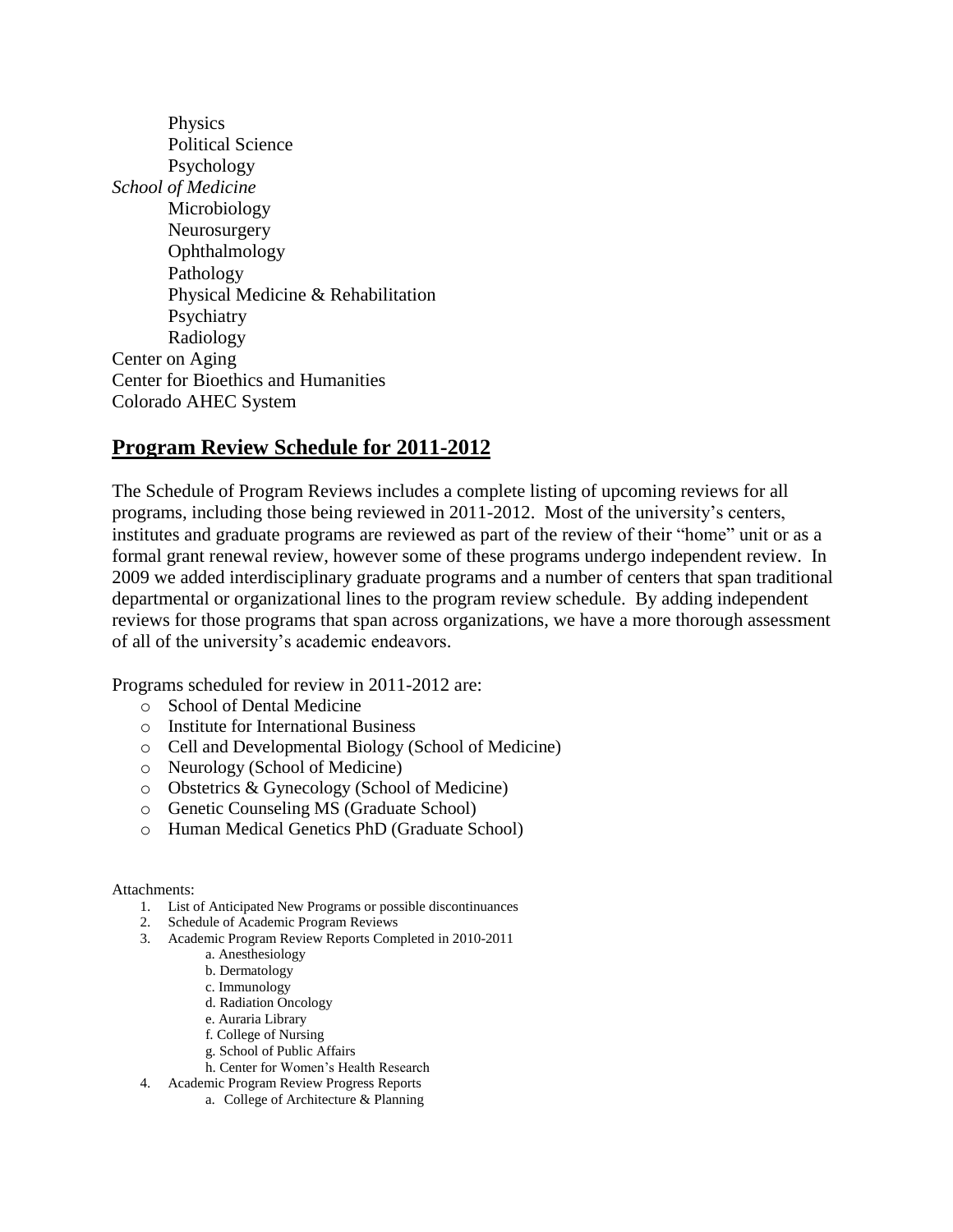b. School of Pharmacy c. Graduate School Neuroscience PhD d. College of Liberal Arts & Sciences Chemistry Communication English Geography & Environmental Sciences **History** Humanities / Social Science, Masters of Integrated Sciences, Master of Integrative Biology Mathematical & Statistical Sciences, with Centers for Computational Biology and Computational Math Modern Languages Philosophy Physics Political Science Psychology e. School of Medicine Microbiology Neurosurgery Ophthalmology Pathology Physical Medicine & Rehabilitation Psychiatry Radiology f. Centers Center on Aging Center for Bioethics & Humanities Colorado AHEC System Interim Chancellor Jerry Wartgow

CC with all Attachments:

Vice President for Health Affairs & Executive Vice Chancellor Lilly Marks Provost Roderick Nairn

# CC with Attachments #1, 2, 3, 4:<br>Interim Dean Judith Albino

|                                  | $\mu$ iui Auguilincius #1, 2, 9, 4. |                           |  |  |  |  |  |  |
|----------------------------------|-------------------------------------|---------------------------|--|--|--|--|--|--|
|                                  | Interim Dean Judith Albino          | Dean Denise Kassebaum     |  |  |  |  |  |  |
|                                  | Dean Ralph Altiere                  | Dean Richard Krugman      |  |  |  |  |  |  |
|                                  | Dean Sueann Ambron                  | Dean Patricia Moritz      |  |  |  |  |  |  |
|                                  | Dean David Dynak                    | Interim Dean Deanna Sands |  |  |  |  |  |  |
|                                  | Dean Mark Gelernter                 | Dean Barry Shur           |  |  |  |  |  |  |
|                                  | Dean Daniel Howard                  | Dean Paul Teske           |  |  |  |  |  |  |
|                                  | Dean Marc Ingber                    | <b>AVC Laura Goodwin</b>  |  |  |  |  |  |  |
| Director Christine Stroup-Benham |                                     |                           |  |  |  |  |  |  |
| Director Kimberly Thompson       |                                     |                           |  |  |  |  |  |  |
|                                  |                                     |                           |  |  |  |  |  |  |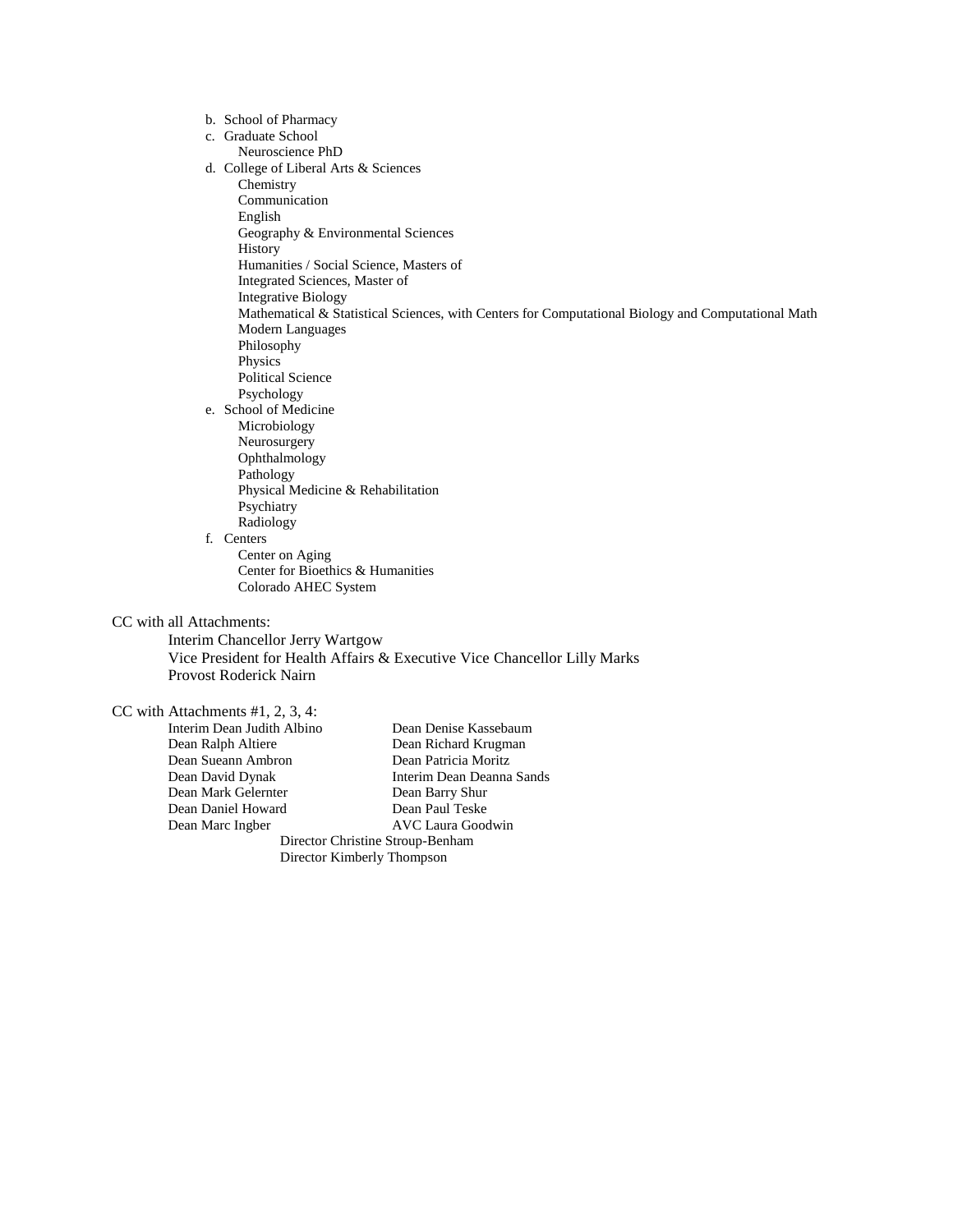

# **POSSIBLE NEW DEGREE PROGRAMS, RESTRUCTURING, DEVELOPING OR PROGRAM ELIMINATIONS FOR 2011 AND BEYOND**

### **Possible New Program Proposals Planned for Approval in 2011-12**

Anesthesiology MS Bioengineering BS Ethnic Studies BA Health Services Research MS Integrative and Systems Biology PhD MFA program in Visualization MFA degree in Film Mathematics Education MA/MS Modern Anatomy MS Science Education MA/MS

#### **Possible New Program Proposals, 2012-13 and Beyond**

Architecture BA Chinese Studies BA Commercial Composition MM Creative Writing BFA Environmental and Occupational Health PhD Genetic Counseling PhD Geography MA Integrated Arts Education MA Master of Arts in Teaching or MAT Master of Music Medical Physics MS Public Service BA Radiological Sciences and Imaging PhD Special Education (BA or BS) Sustainable Constructions Management and Engineering BS and MS

### **Possible Degree Program to Transfer**

BEnvd to CU Boulder

#### **Anticipated Degree Program Eliminations**

None at this time